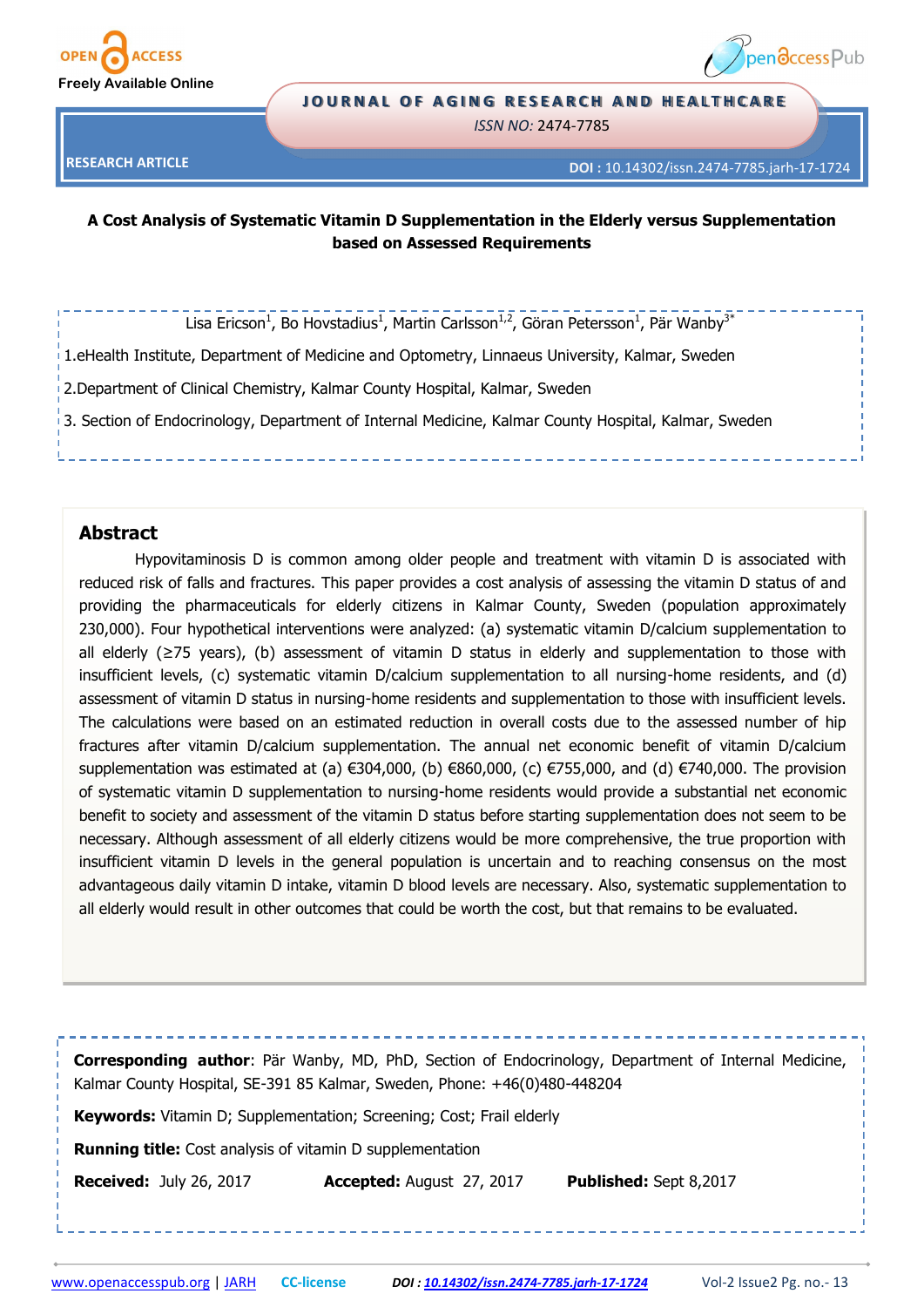

# **Introduction**

Vitamin D is essential for skeletal metabolism, muscle function, calcium homeostasis, and the immune system (1). It has also been presented as a preventive factor for chronic diseases such as cardiovascular disease, type 2 diabetes, autoimmune diseases, and various cancers (2-4), and for non-vertebral and hip fractures in older patients (2,3,5). Furthermore, low vitamin D levels are reported to be associated with increased mortality among the elderly in Sweden (6,7).

The main source of vitamin D is from sensible sun exposure, and other sources are food and dietary supplements (1,8). People at risk of insufficient vitamin D levels include the elderly and individuals with limited sun exposure, such as those in nursing homes (9). Moreover, the elderly often avoid direct sunlight and also have a reduced capacity to synthesize vitamin D in their skin (10).

The level of total serum 25-hydroxyvitamin D (S-25(OH)D; calcidiol) is usually considered the best indicator of vitamin D status (1,2). However, there is no consensus on optimal S-25(OH)D levels and what should be the appropriate level for defining vitamin D deficiency. Consequently, there are numerous guidelines/recommendations on the management of vitamin D status (1,3,4,8,11-14). Most of the recent guidelines/recommendations suggest that S-25(OH)D levels ≥50 nmol/L reflect sufficient vitamin D (1,4,11,13,14). However, in fragile older adults with an elevated risk of falls and fractures, it has been suggested that the minimum S-25(OH)D level should be ≥75 nmol/L (8,13). S-25(OH)D levels were recently reported to be <50 nmol/L in >65% of elderly patients (aged  $\geq$ 75 years) with hip fractures (15).

Falls and fractures are common among the elderly. Some studies have found that vitamin D supplementation reduces the incidence of falls and fractures ([2\).](file:///C:/Users/ues-pc1/Downloads/1724_revised_Ericson_et_al_clean_copy.docx#_ENREF_2#_ENREF_2) Others have found that vitamin D alone does not seem to prevent fractures [\(16,](file:///C:/Users/ues-pc1/Downloads/1724_revised_Ericson_et_al_clean_copy.docx#_ENREF_16#_ENREF_16)[17\),](file:///C:/Users/ues-pc1/Downloads/1724_revised_Ericson_et_al_clean_copy.docx#_ENREF_17#_ENREF_17) whereas supplements of vitamin D plus calcium reduce the risk of falls ([18\)](file:///C:/Users/ues-pc1/Downloads/1724_revised_Ericson_et_al_clean_copy.docx#_ENREF_18#_ENREF_18) and hip fractures in the elderly [\(16\).](file:///C:/Users/ues-pc1/Downloads/1724_revised_Ericson_et_al_clean_copy.docx#_ENREF_16#_ENREF_16) In a pooled analysis of studies on fracture prevention, highdose vitamin D supplementation (≥800 IU daily) appeared to reduce the risk of hip fracture by 30% in people aged ≥65 years (19). Vitamin D supplementation has therefore been suggested as a cost-effective intervention for reducing falls, hip fractures and



healthcare costs (20-22) in the elderly. In addition, combining vitamin D with calcium has been shown to be cost-effective in the prevention of osteoporotic fractures (23,24).

Previous randomized trials and official guidelines have indicated that there is a correlation between vitamin D supplementation, adequate vitamin D levels in the blood, and reduced risk of osteoporotic hip fractures. Therefore, the objective of this study was to compare systematic supplementation with vitamin D/calcium with assessment of vitamin D levels and subsequent supplementation, if required among the elderly, from a cost perspective. It was hoped that the study would provide a basis for planning and implementing public guidelines for screening for vitamin D deficiency and providing vitamin D treatment for the elderly.

## **Methods**

### **Cost analysis**

A prevalence-based approach was used. The calculations involved both bottom-up estimates, where the costs for a defined subpopulation were assessed and then extrapolated to represent the entire population, and top-down estimates, where national frequencies and events were assessed (25).

The calculations included direct medical costs, such as the cost of assessing vitamin D status (total S-25(OH)D were used as an indicator of vitamin D status) and the cost of pharmaceuticals, and direct non-medical costs, such as transportation. However, indirect costs such as production loss due to sick leave or early retirement were not included (as the study population was of retirement age). Intangible costs such as pain and suffering were not included as these costs are generally difficult to determine, nor were the costs of premature mortality or decreased quality of life included because of lack of data The calculations were based on Swedish registries, reports and databases, and published literature. Supplementary information regarding vitamin D management not found in the literature was given by experts from the main study: clinicians, nurses, pharmacologists, and care department staff/unit heads. All costs were taken from published literature and official databases.

#### **Study population**

The data were from a Swedish study ([15\)](file:///C:/Users/ues-pc1/Downloads/1724_revised_Ericson_et_al_clean_copy.docx#_ENREF_15#_ENREF_15) on vitamin D status in individuals aged ≥75 years selected from groups with a frailty phenotype and a control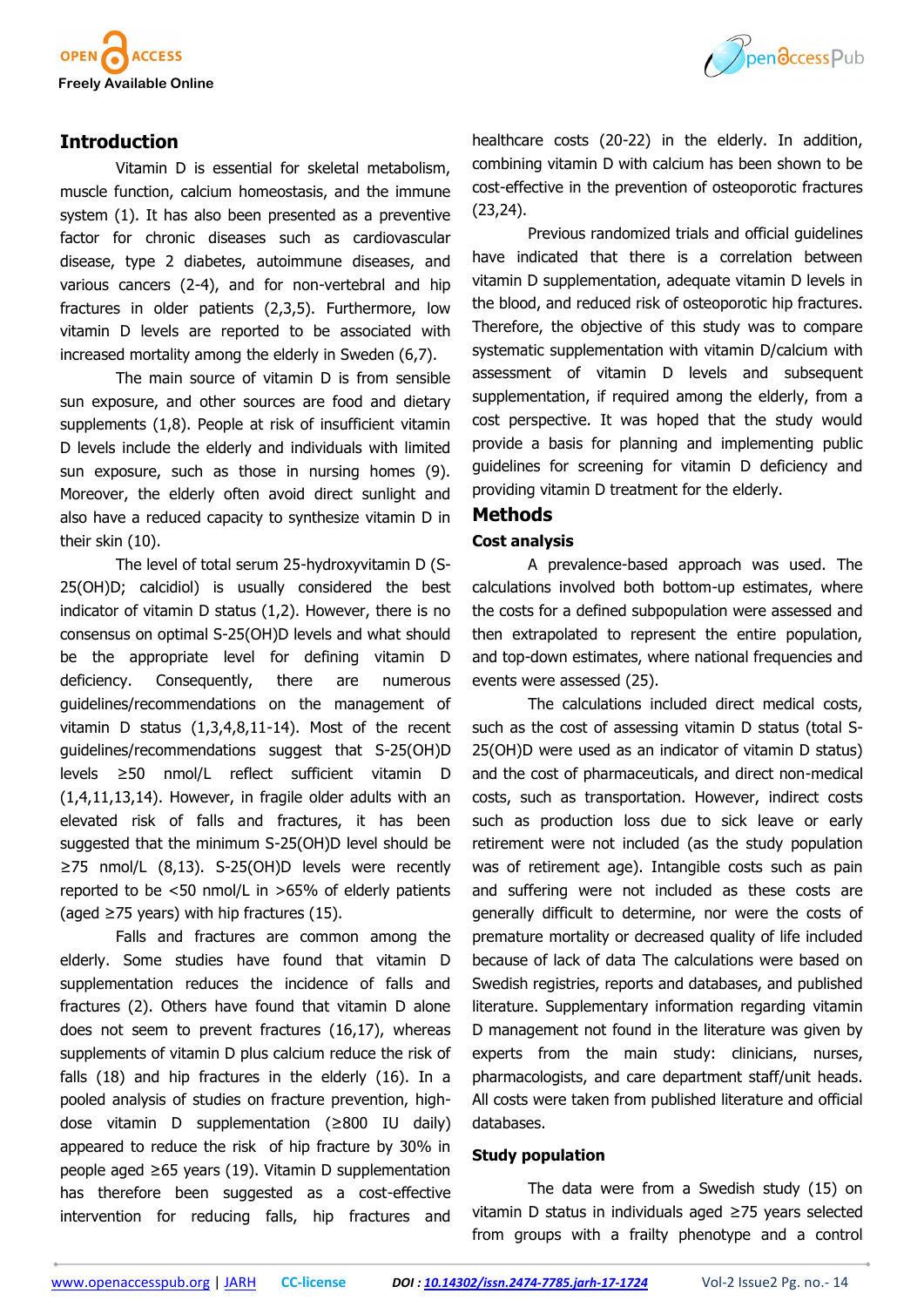



group. All participants were residents of Kalmar County, a combined urban and rural area in south-eastern Sweden with a population of approximately 230,000. A detailed description of the study design and the main results have been published elsewhere ([15\).](file:///C:/Users/ues-pc1/Downloads/1724_revised_Ericson_et_al_clean_copy.docx#_ENREF_15#_ENREF_15)

## **Control group**

The control group in the main study ( $n = 169$ ) (15) consisted of community dwelling elderly. A variety of strategies was used for recruitment, including advertising in local newspapers, supermarkets, and pensioner's associations. No one in the control group had vitamin D prescribed. These older adult controls were enrolled in the study only if they considered themselves to be in good health despite their age. The exclusion criteria were a history of dementia, low-energy fractures and stroke. Subjects in the control group who were prescribed antidiabetic medication, vitamin D or calcium by a physician were also excluded. The mean (SD) and median (range) S-25(OH)D levels in the control group were 73.9 (22.3) and 74 (22–154) nmol/L, respectively, and 13% had insufficient S-25(OH)D levels (<50 nmol/L).

## **Nursing homes**

This group included individuals aged ≥75 years living in nursing homes. The number of nursing-home residents in Sweden was obtained from the Swedish National Board of Health and Welfare (26) and two municipalities in Kalmar County. The mean (SD) and median (range) of S-25(OH)D levels among the nursing-home residents were 46.5 (26.7) and 38 (15–132) nmol/L, respectively, and 76% had insufficient S-25(OH)D levels (<50 nmol/ L).

## **Study design**

The cost analysis was based on the following hypothetical interventions:

- a. Systematic vitamin D/calcium supplementation for all individuals aged  $≥75$  years (n = 25,545) in Kalmar County (total population approximately 230,000).
- b. Assessment of the vitamin D status of all individuals aged ≥75 years ( $n = 25,545$ ) in Kalmar County and vitamin D/calcium supplementation for those with insufficient levels (<50 nmol/L).
- c. Systematic vitamin D/calcium supplementation for all nursing-home residents aged  $\geq$ 75 years (n = 2418) in Kalmar County.
- d. Assessment of the vitamin D status of all nursinghome residents aged  $≥75$  years (n = 2418) in Kalmar County and vitamin D/calcium supplementation for those with insufficient levels (<50 nmol/L).

### **Hip fractures**

The number of hip fractures in Kalmar County was obtained from the Swedish National Registry of hip fracture patient care ([27\)](file:///C:/Users/ues-pc1/Downloads/1724_revised_Ericson_et_al_clean_copy.docx#_ENREF_27#_ENREF_27) (Table 1). The proportion of hip fractures sustained by nursing-home residents was estimated at 40%, corresponding to 151 hip fractures per year (27-[31\).](file:///C:/Users/ues-pc1/Downloads/1724_revised_Ericson_et_al_clean_copy.docx#_ENREF_27#_ENREF_27)

We hypothesized that vitamin D supplementation, with or without calcium, could reduce the number of hip fractures by 30%, according to a published analysis on fracture prevention [\(19\).](file:///C:/Users/ues-pc1/Downloads/1724_revised_Ericson_et_al_clean_copy.docx#_ENREF_19#_ENREF_19)

#### **Resource units and costs**

All costs were estimated in Swedish Crowns (SEK) using 2014 prices and were then converted to euros  $(€1.00 = SEK9.097)$ ; where applicable, the consumer price index was applied as the conversion factor.

The hip fracture cost was based on two previous Swedish studies ([32,](file:///C:/Users/ues-pc1/Downloads/1724_revised_Ericson_et_al_clean_copy.docx#_ENREF_32#_ENREF_32)[33\)](file:///C:/Users/ues-pc1/Downloads/1724_revised_Ericson_et_al_clean_copy.docx#_ENREF_33#_ENREF_33) (Table 1).

The personnel costs were based on the average hourly wage of Swedish nurses and biomedical laboratory scientists ([34\)](file:///C:/Users/ues-pc1/Downloads/1724_revised_Ericson_et_al_clean_copy.docx#_ENREF_34#_ENREF_34). The time required to take one venous blood sample was estimated at 5 minutes for an experienced nurse (personal communication, healthcare staff). The cost of a laboratory S-25(OH)D test was obtained from a medical price list from the Kalmar County Council (Table 1).

The cost of pharmaceutical treatment was based on the weighted mean of the costs of vitamin D3 (800 IU) alone and vitamin D3 (800 IU) plus calcium (500 mg) (ratio 10/90). Henceforth in this paper the pharmaceutical treatment will be written as "vitamin D supplementation" in either case. The costs of systematic supplementation of all citizens aged ≥75 years in Kalmar County was based on the costs of over-the-counter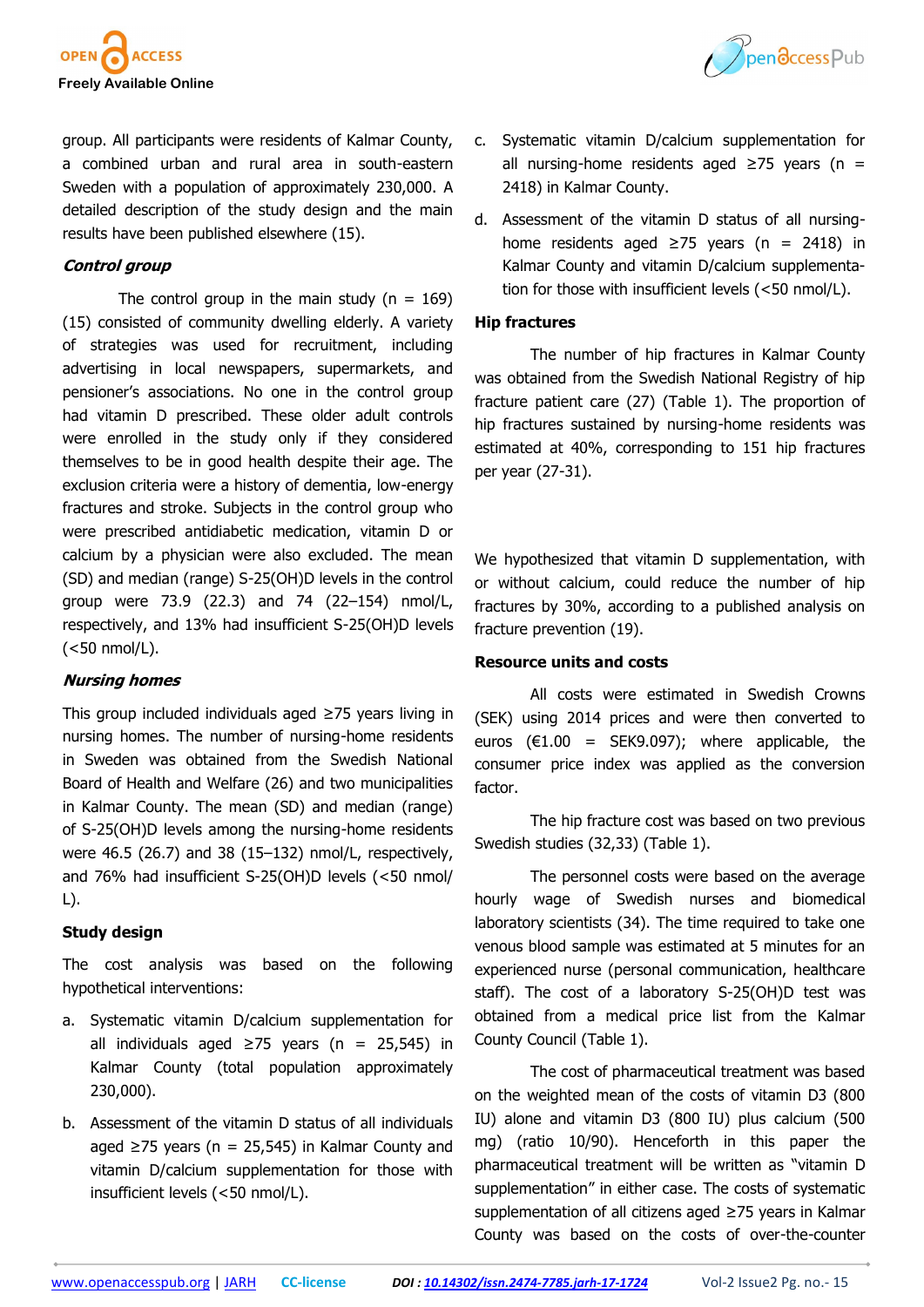



pharmaceuticals. Pharmaceutical prices were taken from Pharmaceutical Specialties in Sweden ([35\)](file:///C:/Users/ues-pc1/Downloads/1724_revised_Ericson_et_al_clean_copy.docx#_ENREF_35#_ENREF_35) (Table 1).

The cost of transportation to and from Swedish healthcare units was obtained from a previous study ([36\)](file:///C:/Users/ues-pc1/Downloads/1724_revised_Ericson_et_al_clean_copy.docx#_ENREF_36#_ENREF_36). The cost of transportation to and from Swedish nursing homes was calculated as the average wage during an estimated one-hour trip with additional travel expenses ( $E0.203$  per km) as per the Swedish public reimbursement policies (Table 1).

### **Assessment of vitamin D status**

We chose a S-25(OH)D level of <50 nmol/L as the cut-off point to indicate insufficient vitamin D levels ([1,](file:///C:/Users/ues-pc1/Downloads/1724_revised_Ericson_et_al_clean_copy.docx#_ENREF_1#_ENREF_1)[4,](file:///C:/Users/ues-pc1/Downloads/1724_revised_Ericson_et_al_clean_copy.docx#_ENREF_4#_ENREF_4)[11\)](file:///C:/Users/ues-pc1/Downloads/1724_revised_Ericson_et_al_clean_copy.docx#_ENREF_11#_ENREF_11). In the latest Nordic Nutrition Recommendations, published in 2013 ([4\)](file:///C:/Users/ues-pc1/Downloads/1724_revised_Ericson_et_al_clean_copy.docx#_ENREF_4#_ENREF_4), a S-25(OH)D concentration of ≥50 nmol/L was used as an indicator of sufficient vitamin D status. The frequently referenced report from the American Institute of Medicine (IOM) from 2011 ([11\)](file:///C:/Users/ues-pc1/Downloads/1724_revised_Ericson_et_al_clean_copy.docx#_ENREF_11#_ENREF_11)  also recommended that a S-25(OH)D level of at least 50 nmol/L would be sufficient to optimize bone health.

Since the control group consisted of individuals aged ≥75 years and who considered themselves healthy, the proportion (13%) of individuals with insufficient S-25(OH)D levels (<50 nmol/L) was probably not representative of the entire elderly population. We therefore doubled the proportion of individuals aged ≥75 years with S-25(OH)D levels <50 nmol/L to 25%. This was considered not to be an exaggeration since a recent

| Table 1. Data sources                                  |                 |                        |                                 |  |  |  |  |  |
|--------------------------------------------------------|-----------------|------------------------|---------------------------------|--|--|--|--|--|
| Resource unit                                          | No.             | Unit cost $(\epsilon)$ | Sources                         |  |  |  |  |  |
| Inhabitants of Kalmar County<br>(aged $\geq$ 75 years) | 25,545          | n.a.                   | (34)                            |  |  |  |  |  |
| Nursing-home residents<br>(aged $\geq$ 75 years)       | 2418            | n.a.                   | (26)                            |  |  |  |  |  |
| Hip fractures                                          | 378             | 20,574                 | (27, 32, 33)                    |  |  |  |  |  |
| Average hourly wage <sup>a</sup>                       | n.a.            | 17.81                  | (34)                            |  |  |  |  |  |
| S-25(OH)D laboratory test                              |                 | 21.99                  | Kalmar County Council           |  |  |  |  |  |
| S-25(OH)D sampling <sup>b</sup>                        |                 | 1.48                   |                                 |  |  |  |  |  |
| Pharmaceuticals                                        | n.a.            | 73.98 <sup>c</sup>     | (35)                            |  |  |  |  |  |
| Transportation personnel <sup>d</sup>                  | 50 <sup>e</sup> | 19.79                  | Personal communication;<br>(34) |  |  |  |  |  |
| Transportation citizens <sup>t</sup>                   |                 | 15.72                  | (36)                            |  |  |  |  |  |

a .Swedish nurses and biomedical laboratory scientists.

b. Estimated to take 5 min per sample; wage costs.

c .Weighted mean of the costs of vitamin D3 (800 IU) alone and vitamin D3 (800 IU) plus

calcium (500 mg) supplementation (ratio 10/90); treatment during 1 year.

d .Estimated to take 1 hr; 10 km.

e .No. of nursing homes in Kalmar County.

f .One-way trip.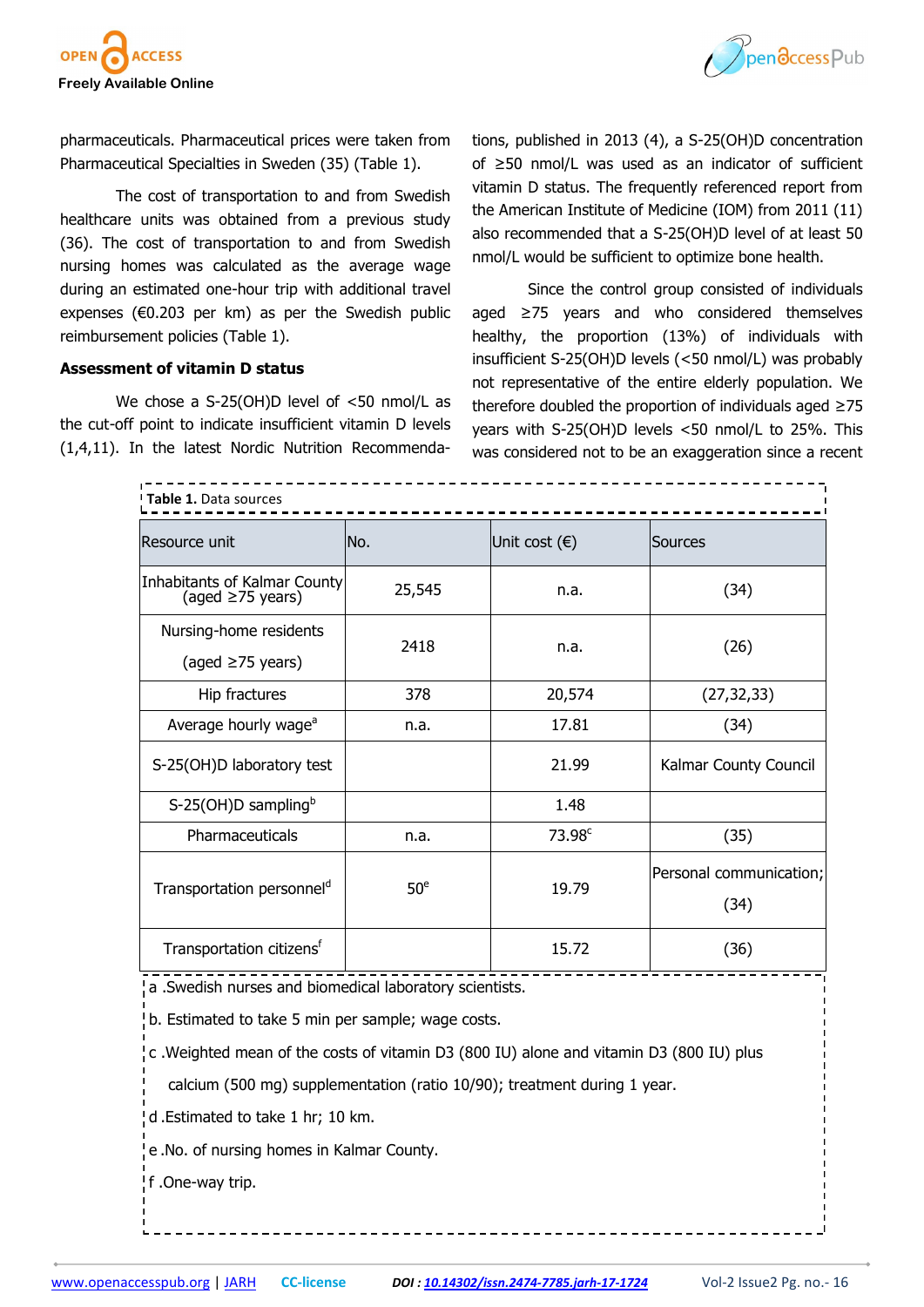



study investigating vitamin D status in healthy Swedish blood donors (aged 18–65 years) showed that 50% had S-25(OH)D levels of <50 nmol/L for 50% of the year ([37\)](file:///C:/Users/ues-pc1/Downloads/1724_revised_Ericson_et_al_clean_copy.docx#_ENREF_37#_ENREF_37).

The assessment of the vitamin D status differed between the groups and the calculations were based on different scenarios, as described below.

#### **Control group**

Measurement of S-25(OH)D levels in the control group included the cost of a laboratory S-25(OH)D test, transportation costs to and from the healthcare units, and personnel costs in terms of working time. General assessment of the entire population would be performed similarly.

#### **Nursing homes**

The healthcare personnel would arrange organized sampling at each nursing home. The costs included were the laboratory S-25(OH)D test, transportation to and from the nursing homes, and personnel costs in terms of working time.

### **Results**

## **Systematic supplementation versus pretreatment assessment**

The annual cost of systematic vitamin D supplementation versus assessment of S-25(OH)D status and supplementation only for those with insufficient levels (<50 nmol/L) in individuals aged ≥75 years living in Kalmar County is shown in Table 2. The net economic benefit of systematic vitamin D supplementation in all elderly individuals was estimated at €303,679, whereas that of supplementing only those with insufficiency was estimated at €858,826 (including the cost of assessment). Among nursing-home residents, these net economic benefits were estimated at €753,136 and €738,313, respectively.

#### **Hip fracture cost**

The total annual cost of hip fractures ( $n = 378$ ) among older adults (aged ≥75 years;  $n = 25,545$ ) in Kalmar County was estimated at €7,776,902. Approximately 40% of the total hip fracture cost stemmed from nursing-home residents (Table 2).

## **Discussion**

The provision of systematic vitamin D supplementation to nursing-home residents would provide a substantial net economic benefit to society, and assessment of the vitamin D status before starting supplementation does not seem to be necessary in this high-risk group for vitamin D deficiency.

The intervention with the largest net economic benefit (Table 2) was assessment of the vitamin D status in all individuals aged ≥75 years in Kalmar County followed by supplementation of those who had insufficient S-25(OH)D levels (<50 nmol/L). The economic benefit associated with this intervention was approximately 80% larger than that associated with supplementing all individuals aged ≥75 years without previous assessment of the vitamin D status, but it was only 14–16% larger than either of the interventions in residents of nursing homes (Table 2). However, the true proportion of individuals with insufficient vitamin D levels in the population is uncertain.

Among nursing-home residents, who are a known risk group for vitamin D insufficiency, the annual net economic benefit of the two interventions was similar. Thus, in the nursing-home group, assessment of the vitamin D status prior to vitamin D supplementation does not seem to be necessary. An expert group from the French Group of Geriatrics and Nutrition has also suggested that, given the probable cost-effectiveness and safety of the intervention, a population-based rather than an individual-based approach to vitamin D supplementation, without the need of preliminary monitoring of S-25(OH)D levels, would be acceptable for nursing-home residents ([38\)](file:///C:/Users/ues-pc1/Downloads/1724_revised_Ericson_et_al_clean_copy.docx#_ENREF_38#_ENREF_38). Furthermore, the American Geriatrics Society has recently revised its recommendations, stating that routine laboratory testing for 25(OH)D levels before starting supplementation is not necessary in nursing-home populations [\(8\),](file:///C:/Users/ues-pc1/Downloads/1724_revised_Ericson_et_al_clean_copy.docx#_ENREF_8#_ENREF_8) which also supports our findings.

While the results for the total elderly population were somewhat uncertain, the data for nursing-home residents were more robust. Thus, limiting systematic vitamin D supplementation to known risk groups such as the elderly and individuals who have limited exposure to the sun might be preferable. However, in addition to the economic aspects, there is also an ethical point of view. Assessment of the vitamin D status among all individuals aged ≥75 years would reach a larger population, leading to prevention of a higher number of hip fractures with associated reduced pain and suffering, and this would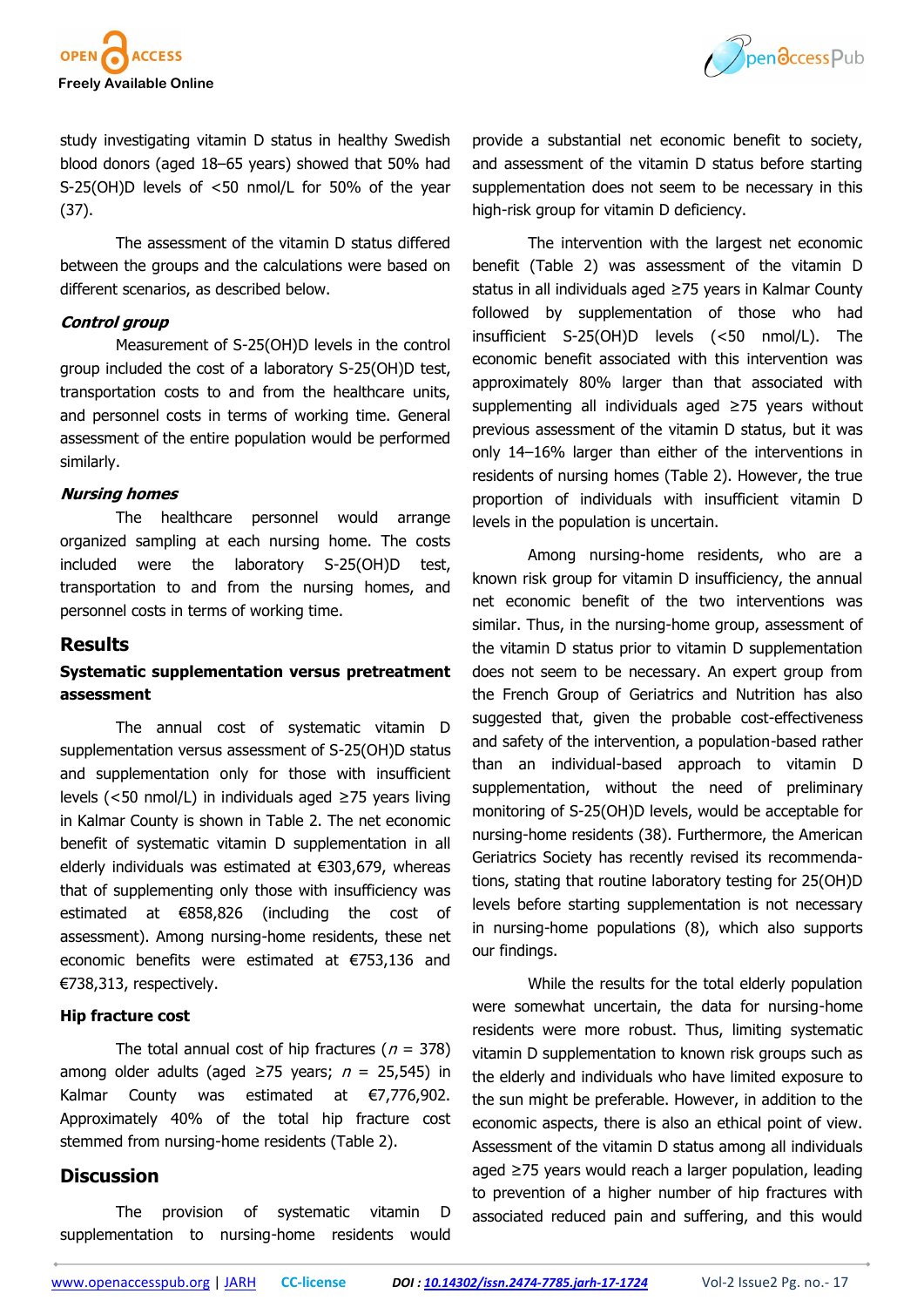



also affect the quality of life of this population. On the other hand, elderly citizens who consider themselves to be in good health may not need vitamin D supplementation [\(15\)](file:///C:/Users/ues-pc1/Downloads/1724_revised_Ericson_et_al_clean_copy.docx#_ENREF_15#_ENREF_15). It appears that further studies are needed to determine the actual vitamin D status in the general population.

The calculations include some key figures and altering these figures would alter the outcome. The major cost driver was the 30% risk reduction of hip fracture. If this risk reduction was lower ([16\)](file:///C:/Users/ues-pc1/Downloads/1724_revised_Ericson_et_al_clean_copy.docx#_ENREF_16#_ENREF_16) the net benefit would also be lower. In the control group of the main study, only 13% had insufficient vitamin D levels [\(15\).](file:///C:/Users/ues-pc1/Downloads/1724_revised_Ericson_et_al_clean_copy.docx#_ENREF_15#_ENREF_15) As a sensitivity analysis, we doubled this percentage to 25% in our calculations. There are several known risk groups in the general population who are predisposed to insufficient vitamin D levels ([9\),](file:///C:/Users/ues-pc1/Downloads/1724_revised_Ericson_et_al_clean_copy.docx#_ENREF_9#_ENREF_9) and the

| <b>Table 2.</b> The annual costs of systematic vitamin D supplementation and assessment of S-25(OH)D |                    |                        |                         |                                   |                                      |                                    |                          |  |  |
|------------------------------------------------------------------------------------------------------|--------------------|------------------------|-------------------------|-----------------------------------|--------------------------------------|------------------------------------|--------------------------|--|--|
| . levels in individuals aged ≥75 years in Kalmar county                                              |                    |                        |                         |                                   |                                      |                                    |                          |  |  |
| Costs $(\epsilon)$                                                                                   |                    |                        |                         |                                   |                                      |                                    |                          |  |  |
|                                                                                                      | Individuals<br>(n) | Hip frac-<br>ture      | Vitamin D<br>assessment | Vitamin D<br>supplemen-<br>tation | Assessment<br>+ supple-<br>mentation | Cost reduc-<br>tion $(\epsilon)^a$ | Net benefit $(\epsilon)$ |  |  |
| All older indi-<br>viduals                                                                           | 25,545             | 7,776,902              |                         |                                   |                                      | 2,333,071                          |                          |  |  |
| Systematic<br>supplementa-<br>tion                                                                   | 25,545             |                        |                         | 2,029,391                         | 2,029,391                            |                                    | 303,679                  |  |  |
| Pretreatment<br>assessment                                                                           | 6386 <sup>b</sup>  |                        | 1,001,952               | 472,293                           | 1,474,245                            |                                    | 858,826                  |  |  |
| All nursing-<br>home resi-<br>dents                                                                  | 2418               | 3,106,646 <sup>c</sup> |                         |                                   |                                      | 931,994                            |                          |  |  |
| Systematic<br>supplementa-<br>tion                                                                   | 2418               |                        |                         | 178,858                           | 178,858                              |                                    | 753,136                  |  |  |
| Pretreatment<br>assessment                                                                           | 1828 <sup>d</sup>  |                        | 57,748                  | 135,932                           | 193,681                              |                                    | 738,313                  |  |  |

a. Based on 30% reduction in the risk of hip fracture (19)

 $\overline{\text{b}}$  b. The proportion of individuals with S-25(OH)D levels <50 nmol/L was estimated to be 25%, that is, approximately twice as many as in the control group in the main study

c .The no. of hip fractures was estimated to be 151, based on 40% of hip fracture patients living in nursing homes or institutions (27-31)

d .The proportion of nursing-home residents with S-25(OH)D levels <50 nmol/L was 76% (15)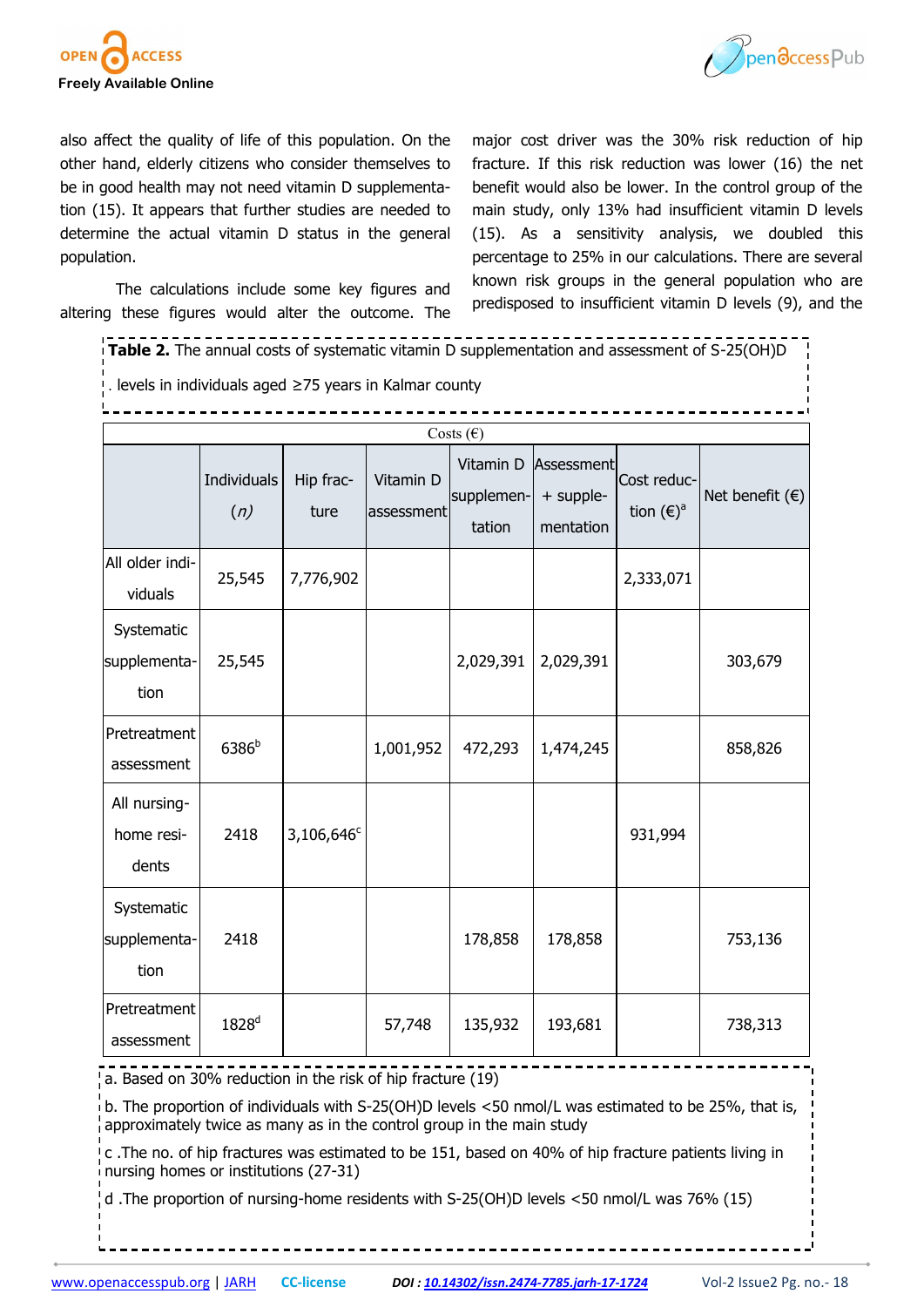

control group consisted of community dwelling elderly who considered themselves healthy. Hypothetically, if 50% of the individuals aged ≥75 years had insufficient vitamin D levels, the net benefit would be halved (approximately €385,000). Furthermore, in real life nonadherence to medication can also influence the outcome.

Among the nursing-home residents, as many as 76% had a S-25(OH)D level <50 nmol/L (15). A high prevalence of insufficient vitamin D in nursing-home residents has been reported previously [\(38\).](file:///C:/Users/ues-pc1/Downloads/1724_revised_Ericson_et_al_clean_copy.docx#_ENREF_38#_ENREF_38) In addition, a Swedish study examining the vitamin D status of the elderly in nursing homes found that this highly prevalent vitamin D deficiency was associated with increased mortality ([7\).](file:///C:/Users/ues-pc1/Downloads/1724_revised_Ericson_et_al_clean_copy.docx#_ENREF_7#_ENREF_7)

Our decision to use 50 nmol/L as the cut-off point for insufficient S-25(OH)D levels (4,11,13,14) is further supported by the findings of a Swedish study showing that elderly women who maintain 25(OH)D levels above 50 nmol/L between the ages of 75 and 80 years have a lower incidence of both hip and major osteoporotic fractures during the following 5 years (age 80–85 years). However, over a 10-year period, a reduction in the incidence of hip fractures was only seen at serum levels above 75 nmol/L ([39\).](file:///C:/Users/ues-pc1/Downloads/1724_revised_Ericson_et_al_clean_copy.docx#_ENREF_39#_ENREF_39) Therefore, a higher target level of vitamin D (75 nmol/L) has been suggested for older, more fragile adults [\(8,](file:///C:/Users/ues-pc1/Downloads/1724_revised_Ericson_et_al_clean_copy.docx#_ENREF_8#_ENREF_8)[13\)](file:///C:/Users/ues-pc1/Downloads/1724_revised_Ericson_et_al_clean_copy.docx#_ENREF_13#_ENREF_13).

The calculations were based on a vitamin D dose of 800 IU daily, which is in accordance with the Nordic Nutrition Recommendations ([4\)](file:///C:/Users/ues-pc1/Downloads/1724_revised_Ericson_et_al_clean_copy.docx#_ENREF_4#_ENREF_4). A study from the United Kingdom found that treating all adults aged ≥65 years with vitamin D 800 IU daily reduced the incidence of hip fractures and the number of deaths. From a health economic perspective, the greatest savings were seen following the treatment of individuals aged ≥70 years, with similar reductions in mortality ([22\).](file:///C:/Users/ues-pc1/Downloads/1724_revised_Ericson_et_al_clean_copy.docx#_ENREF_22#_ENREF_22) Another study showed that treatment of the elderly population (aged ≥60 years) with vitamin D3 800 IU daily was associated with reductions in mortality and substantial cost-savings through fall prevention (21).

Supplementation with vitamin D and calcium has been shown to reduce the risk of hip fractures ([16\).](file:///C:/Users/ues-pc1/Downloads/1724_revised_Ericson_et_al_clean_copy.docx#_ENREF_16#_ENREF_16) However, the elderly are often already taking many medications and the addition of yet another pharmaceutical to be taken daily could meet resistance among both physicians and patients.



The protective effect of vitamin D is most often seen in those with low basal 25(OH)D levels. The evidence for improvements in bone health, total mortality, and the risk of falling is only conclusive for treatment with vitamin D combined with calcium ([4\).](file:///C:/Users/ues-pc1/Downloads/1724_revised_Ericson_et_al_clean_copy.docx#_ENREF_4#_ENREF_4) In general, treatment with oral vitamin D alone does not seem to be associated with serious harm [\(12\).](file:///C:/Users/ues-pc1/Downloads/1724_revised_Ericson_et_al_clean_copy.docx#_ENREF_12#_ENREF_12) However, there appears to be a small increased risk of gastrointestinal symptoms and renal disease for vitamin D plus calcium ([16\).](file:///C:/Users/ues-pc1/Downloads/1724_revised_Ericson_et_al_clean_copy.docx#_ENREF_16#_ENREF_16) It is recommended that calcium supplementation should not be systematically prescribed, but should only be given to those who do not reach desirable calcium levels despite diet modification [\(38\)](file:///C:/Users/ues-pc1/Downloads/1724_revised_Ericson_et_al_clean_copy.docx#_ENREF_38#_ENREF_38). Since some individuals, especially among the elderly, may not be able to take vitamin D supplementation that includes calcium because of these adverse events, a proportion of the elderly are treated with vitamin D alone. This was taken into account in our calculations, as the cost of the pharmaceuticals included a weighted average of the costs of vitamin D and vitamin D plus calcium supplementation.

In the United States, no primary care professional organisation currently recommends population-wide screening for vitamin D deficiency. One of the problems associated with screening is that some people may be misclassified as having vitamin D deficiency because of uncertainty about the cut-off point for defining deficiency and variability in the available 25 (OH)D assay results. Misclassification can result in overdiagnosis (which may lead to non-deficient people receiving unnecessary treatment) or under-diagnosis (which may lead to deficient people not receiving treatment) ([12\)](file:///C:/Users/ues-pc1/Downloads/1724_revised_Ericson_et_al_clean_copy.docx#_ENREF_12#_ENREF_12). Another disadvantage associated with screening (assessment) is that it is a burden on the healthcare organisation with respect to personnel time and resources, which otherwise could be used in more prioritised healthcare areas.

#### **Limitations and method discussion**

This analysis of the cost savings achieved by preventing hip fractures with vitamin D supplementation was based on the costs incurred during the first year after a fracture. However, the mean fracture-related costs 13–18 months after a hip fracture have been estimated at  $\epsilon$ 2,422 ([40\)](file:///C:/Users/ues-pc1/Downloads/1724_revised_Ericson_et_al_clean_copy.docx#_ENREF_40#_ENREF_40). Thus, the cost-savings in our study were probably underestimated. The cost-savings in this analysis may have been further underestimated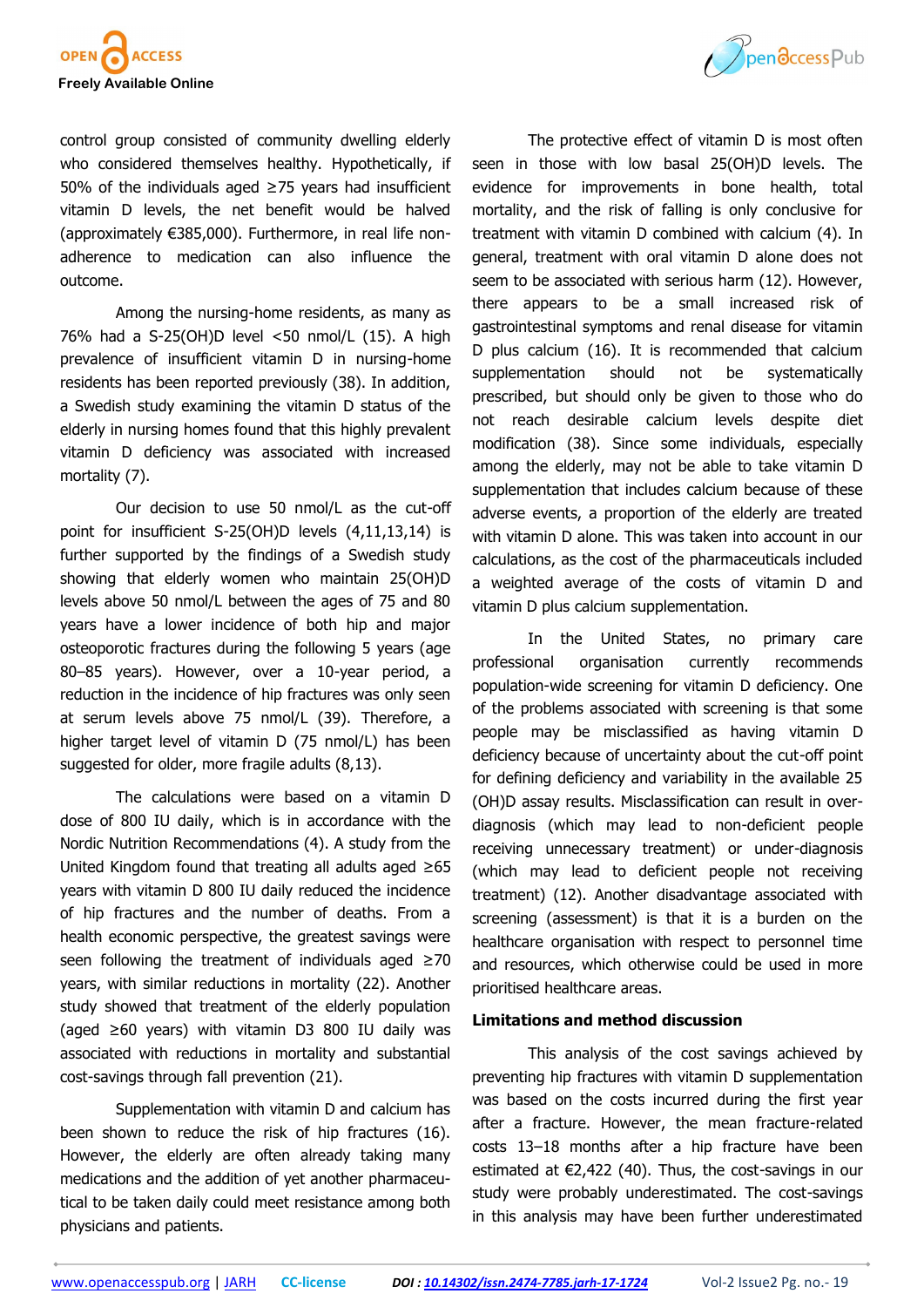

by the exclusion from the analysis of other health benefits of vitamin D supplementation, such as reduced incidences of cancer ([41\)](file:///C:/Users/ues-pc1/Downloads/1724_revised_Ericson_et_al_clean_copy.docx#_ENREF_41#_ENREF_41) and infections ([42\).](file:///C:/Users/ues-pc1/Downloads/1724_revised_Ericson_et_al_clean_copy.docx#_ENREF_42#_ENREF_42)

However, while in our analysis, the vitamin D status was measured at only one occasion, there was no variation when measured seasonally [\(15\).](file:///C:/Users/ues-pc1/Downloads/1724_revised_Ericson_et_al_clean_copy.docx#_ENREF_15#_ENREF_15) It has been recommended that follow-up measurements be made after a couple of months ([38\),](file:///C:/Users/ues-pc1/Downloads/1724_revised_Ericson_et_al_clean_copy.docx#_ENREF_38#_ENREF_38) which would mean that the cost of the intervention (which includes assessment of the vitamin D status) would be higher.

The calculations were based on treating all individuals who had vitamin D insufficiency with the same dose, despite their individual vitamin D levels. According to specific algorithms, individuals with more severe vitamin D deficiency and obese patients should be given larger vitamin D doses. However, in our study there were only 12 nursing-home residents with S-25 (OH)D levels <25 nmol/L [\(15\)](file:///C:/Users/ues-pc1/Downloads/1724_revised_Ericson_et_al_clean_copy.docx#_ENREF_15#_ENREF_15) and, thus, the total cost was not influenced. Furthermore, we do not know the degree of non-adherence, but the adherence to treatment might be better at nursing homes where the personnel manage the medication.

None of the participants in the control group were prescribed vitamin D supplements whereas 14% of the nursing home residents were given supplements ([15\)](file:///C:/Users/ues-pc1/Downloads/1724_revised_Ericson_et_al_clean_copy.docx#_ENREF_15#_ENREF_15). However, half of these residents were given a low dose (400 IU) vitamin D. Furthermore, there was no information regarding intake of food sources rich in vitamin D or vitamins not prescribed by a physician, or about exposure to sunlight in either groups ([15\),](file:///C:/Users/ues-pc1/Downloads/1724_revised_Ericson_et_al_clean_copy.docx#_ENREF_15#_ENREF_15) which could be important aspects influencing the vitamin D status. The study was based on only one county in Sweden with a population of approximately 230,000 citizens.

#### **Conclusion**

The provision of systematic vitamin D supplementation to nursing-home residents would provide a substantial net economic benefit to society, and assessment of the vitamin D status before starting supplementation does not seem to be necessary in this high-risk group for vitamin D deficiency. This advice is in accordance with recommendations offering vitamin D (400–800 IU daily) to high risk individuals or populations without measurement of 25(OH)D ([43\).](file:///C:/Users/ues-pc1/Downloads/1724_revised_Ericson_et_al_clean_copy.docx#_ENREF_43#_ENREF_43) Further studies of the vitamin D status in the general population are needed. However, the results of future studies in



Although assessment of all elderly citizens would be more comprehensive, the true proportion with insufficient vitamin D levels in the general population is still uncertain and to reaching consensus on the most advantageous daily vitamin D intake, vitamin D blood levels are necessary. Also, systematic supplementation to all elderly would result in other outcomes that could be worth the cost, but that remains to be evaluated.

## **Acknowledgement**

mandatory vitamin D fortification.

The study was financed by Linnaeus University and grants from the Kamprad Family Foundation for Entrepreneurship, Research and Charity. The study was designed and conducted independently of the Kamprad Family Foundation.

The authors wish to thank Ola Nordqvist, The Pharmaceutical Department, Kalmar County Council, for valuable advice.

## **References**

- 1. European Food Safety Authority (EFSA) Panel on Dietic Products, Nutrition, and Allergies (NDA) (2016). Draft Scientific Opinion on Dietary Reference Values for vitamin D. EFSA Journal. DOI:10.2903/ j.efsa.2016.NNN.
- 2. Bruyère, O., Cavalier, E., Souberbielle, J.C., Bischoff -Ferrari, H.A., Beaudart, C., et al. (2014). Effects of vitamin D in the elderly population: current status and perspectives. Arch Public Health. 72, 32.
- 3. Dawson-Hughes, B., Mithal, A., Bonjour, J.P., Boonen, S., Burckhardt, P., et al. (2010). IOF position statement: vitamin D recommendations for older adults. Osteoporos Int. 21, 1151–1154.
- 4. Lamberg-Allardt, C., Brustad, M., Meyer, H.E. and Steingrimsdottir, L. (2013). Vitamin D – a systematic literature review for the 5th edition of the Nordic Nutrition Recommendations. Food Nutr Res. 57, 22671.
- 5. Weaver, C.M., Alexander, D.D., Boushey, C.J., Dawson-Hughes, B., Lappe, J.M., et al. (2016). Calcium plus vitamin D supplementation and risk of

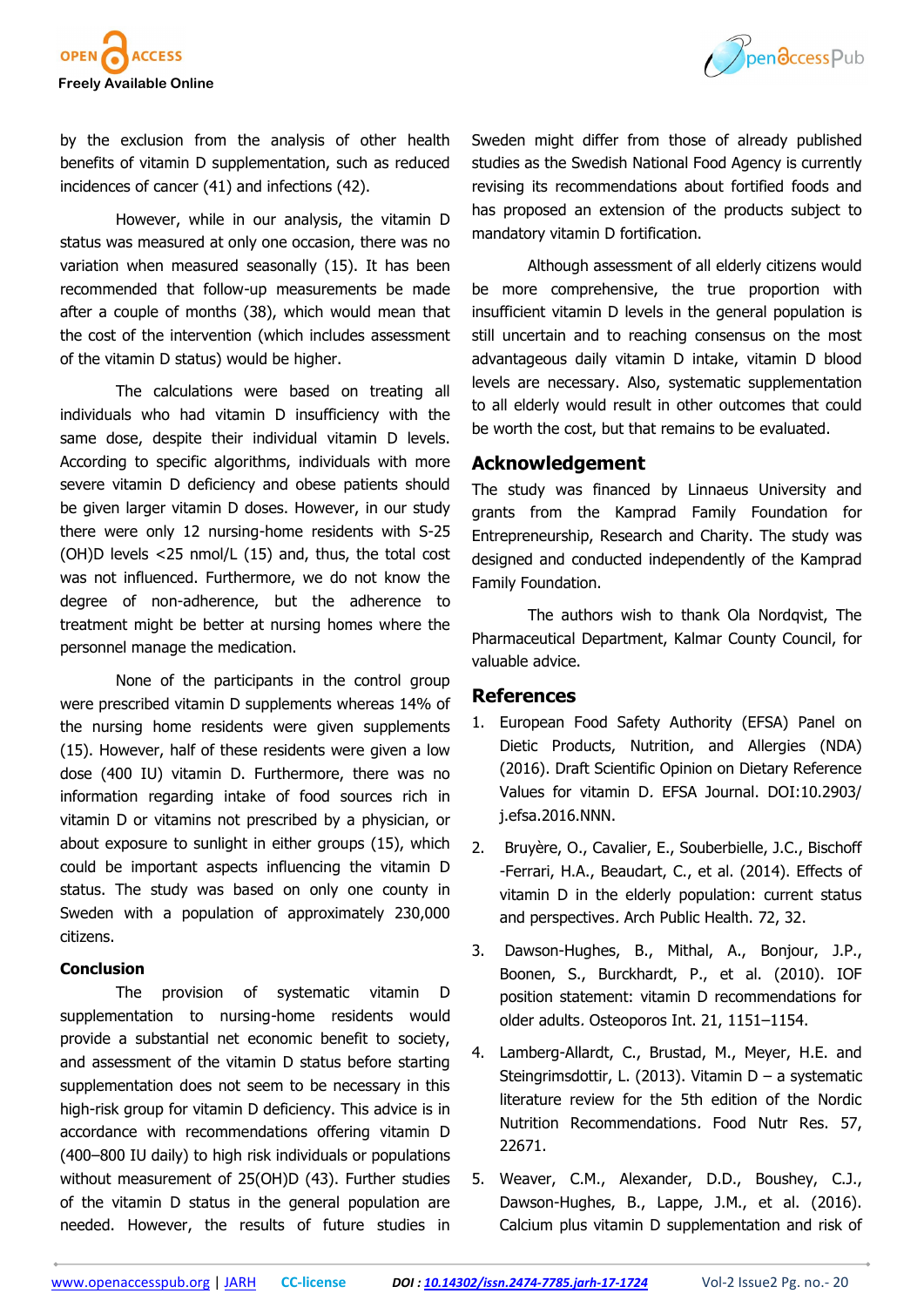



fractures: an updated meta-analysis from the National Osteoporosis Foundation. Osteoporos Int. 27, 367–376.

- 6. Johansson, H., Odén, A., Kanis, J., McCloskey, E., Lorentzon, M., et al. (2012). Low serum vitamin D is associated with increased mortality in elderly men: MrOS Sweden. Osteoporos Int. 23, 991–999.
- 7. Samefors, M., Östgren, C.J., Mölstad, S., Lannering, C., Midlöv, P., et al. (2014). Vitamin D deficiency in elderly people in Swedish nursing homes is associated with increased mortality. Eur J Endocrinol. 170, 667–675.
- 8. American Geriatrics Society Workgroup on Vitamin D Supplementation for Older Adults. (2014). Recommendations abstracted from the American Geriatrics Society Consensus Statement on vitamin D for Prevention of Falls and Their Consequences. J Am Geriatr Soc. 62, 147–152.
- 9. Wise, J. (2014). NICE advises certain groups to take daily vitamin D supplement. BMJ. 348, g3349.
- 10. MacLaughlin, J. and Holick, M.F. (1985). Aging decreases the capacity of human skin to produce vitamin D3. J Clin Invest. 76, 1536–1538.
- 11. Institute of Medicine (IOM) (2011). Dietary Reference Intakes for Calcium and Vitamin D. The National Academies Press: Washington, DC, USA.
- 12. LeFevre, M.L., on behalf of the U.S. Preventive Services Task Force. (2015). Screening for vitamin D deficiency in adults: U.S. Preventive Services Task Force recommendation statement. Ann Intern Med. 162, 133–140.
- 13. Rizzoli, R., Boonen, S., Brandi, M.L., Bruyère, O., Cooper, C., et al. (2013). Vitamin D supplementation in elderly or postmenopausal women: a 2013 update of the 2008 recommendations from the European Society for Clinical and Economic Aspects of Osteoporosis and Osteoarthritis (ESCEO). Curr Med Res Opin. 29, 305–313.
- 14. Francis, R.M., Aspray, T.J., Bowring, C.E., Fraser, W.D., Gittoes, N.J., et al. (2015). National Osteoporosis Society practical clinical guideline on vitamin D and bone health. Maturitas. 80, 119–121.
- 15. Carlsson, M., Wanby, P., Brudin, L., Lexne, E.,

Mathold, K., et al. (2016). Older Swedish Adults with High Self-Perceived Health Show Optimal 25- Hydroxyvitamin D Levels Whereas Vitamin D Status Is Low in Patients with High Disease Burden. Nutrients. 8, 717.

- 16. Avenell, A., Mak, J.C. and O'Connell, D. (2014). Vitamin D and vitamin D analogues for preventing fractures in post-menopausal women and older men. Cochrane Database Syst Rev. 4, CD000227.
- 17. Theodoratou, E., Tzoulaki, I., Zgaga, L. and Ioannidis, J.P. (2014). Vitamin D and multiple health outcomes: umbrella review of systematic reviews and meta-analyses of observational studies and randomised trials. BMJ. 348, g2035.
- 18. Bischoff, H.A., Stähelin, H.B., Dick, W., Akos, R., Knecht, M., et al. (2003). Effects of vitamin D and calcium supplementation on falls: a randomized controlled trial. J Bone Miner Res. 18, 343–351.
- 19. Bischoff-Ferrari, H.A., Willett, W.C., Orav, E.J., Lips, P., Meunier, P.J., et al. (2012). A pooled analysis of vitamin D dose requirements for fracture prevention. N Engl J Med. 367, 40–49.
- 20. 20. Church, J.L., Haas, M.R. and Goodall, S. (2015). Cost Effectiveness of Falls and Injury Prevention Strategies for Older Adults Living in Residential Aged Care Facilities. Pharmacoeconomics. 33, 1301–1310.
- 21. Poole, C.D., Smith, J. and Davies, J.S. (2015). Costeffectiveness and budget impact of Empirical vitamin D therapy on unintentional falls in older adults in the UK. BMJ Open. 5, e007910.
- 22. Poole, C.D., Smith, J.C. and Davies, J.S. (2014). The short-term impact of vitamin D-based hip fracture prevention in older adults in the United Kingdom. J Endocrinol Invest. 37, 811–817.
- 23. Hiligsmann, M., Ben Sedrine, W., Bruyère, O., Evers, S.M., Rabenda, V., et al. (2015). Costeffectiveness of vitamin D and calcium supplementation in the treatment of elderly women and men with osteoporosis. Eur J Public Health. 25, 20–25.
- 24. Lilliu, H., Pamphile, R., Chapuy, M.C., Schulten, J., Arlot, M., et al. (2003). Calcium-vitamin D3 supplementation is cost-effective in hip fractures prevention. Maturitas. 44, 299–305.